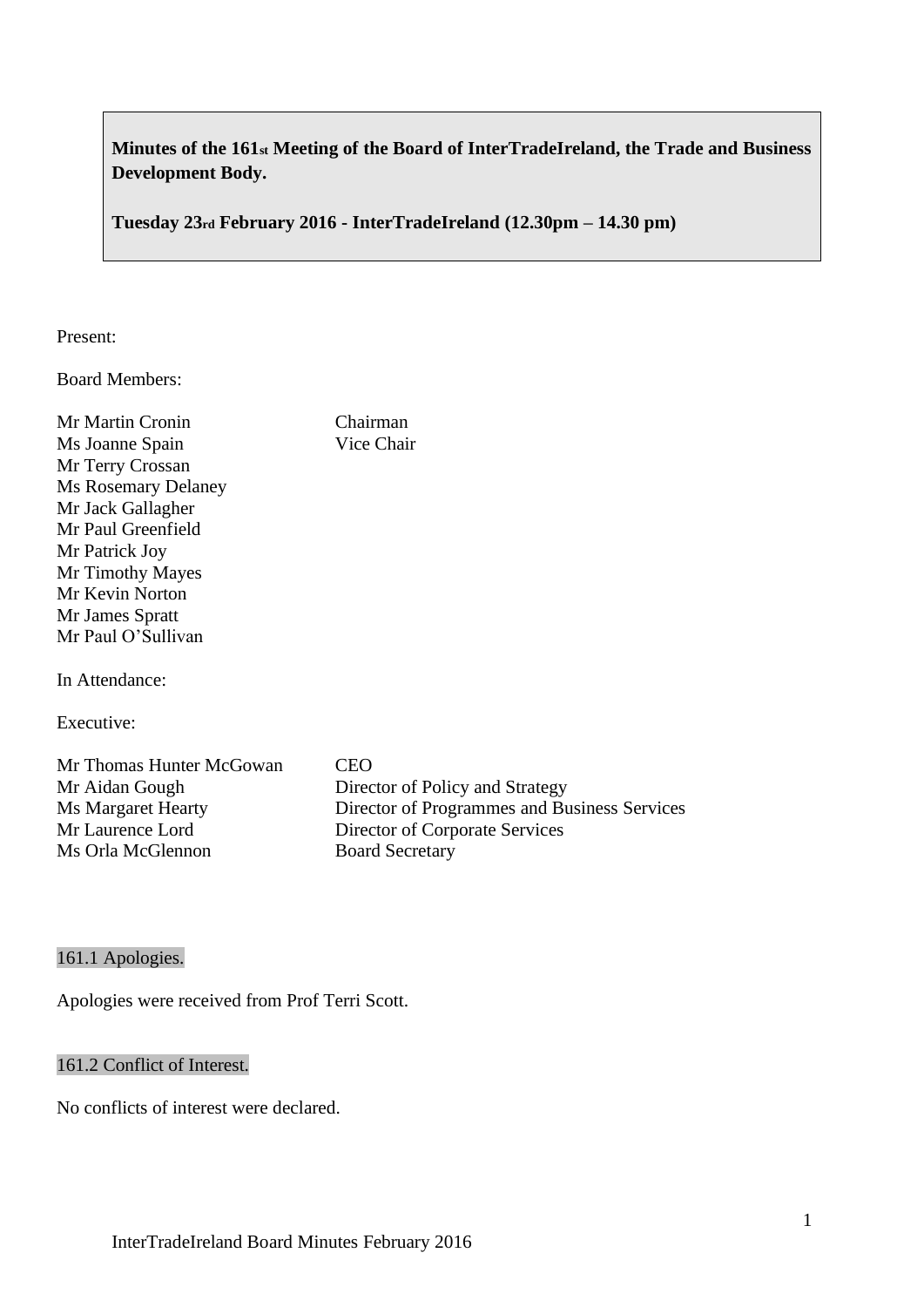#### 161.3 Authorisation of Previous Minutes.

The Minutes of the 26th January 2016 Board meeting were approved by the Board and authorised by the Chairman.

## 161.4 Chairman's Report

Following introductions, the Chairman welcomed Mr Spratt to his first Board meeting.

## 161.5 CEO Report

Mr Hunter McGowan presented his CEO report. He advised that the 2016 Business Plan and associated budget has been approved by the Department of Enterprise, Trade and Investment Minister and is now awaiting approval by the Department of Finance and Personnel Minister before being ratified by the North South Ministerial Council.

The CEO reported on his presentation and briefing to the Joint Committee on Jobs, Enterprise and Innovation and the Committee on Enterprise, Trade and Investment in Leinster House accompanied by Mr Gough. He advised that they had received a positive response to the briefing. On the same day a report was launched on the "All Island Economy" by the Oireachtas Joint Committee on Jobs, Enterprise and Innovation. Mr Hunter McGowan informed the Board that a key recommendation included in the report is – '*Maximising the potential of InterTradeIreland'.*

The CEO reported on a recent joint meeting of the Senior Leadership team of InterTradeIreland and Invest Northern Ireland. He indicated that this was a valuable opportunity to share information and follow up events are planned to continue with the positive engagement.

The Chairman thanked Mr Hunter McGowan for his report.

## 161.6 Board Sub Committee/Steering Committee Reports

## *Innovation Sub Committee Report*

Mr Norton reported from the Innovation Sub Committee meeting held on 26th January 2016. He advised that 13 new Fusion applications were considered and 10 projects were approved, 2 were deferred pending further information and 1 was rejected. Mr Norton informed the Board that the Sub Committee had reviewed Phase IV of the Fusion programme that morning with some positive results. He advised that 183 projects were currently progressing or have completed and all targets had been achieved to date. 75% of graduates are retained following completion of the Fusion project and 80% of graduates are offered permanent employment. Mr Norton informed the Board of a difficulty being experienced by companies on some occasions in recruiting suitable graduates.

The Board noted the decisions of the Sub Committee and the Chairman thanked Mr Norton for his report.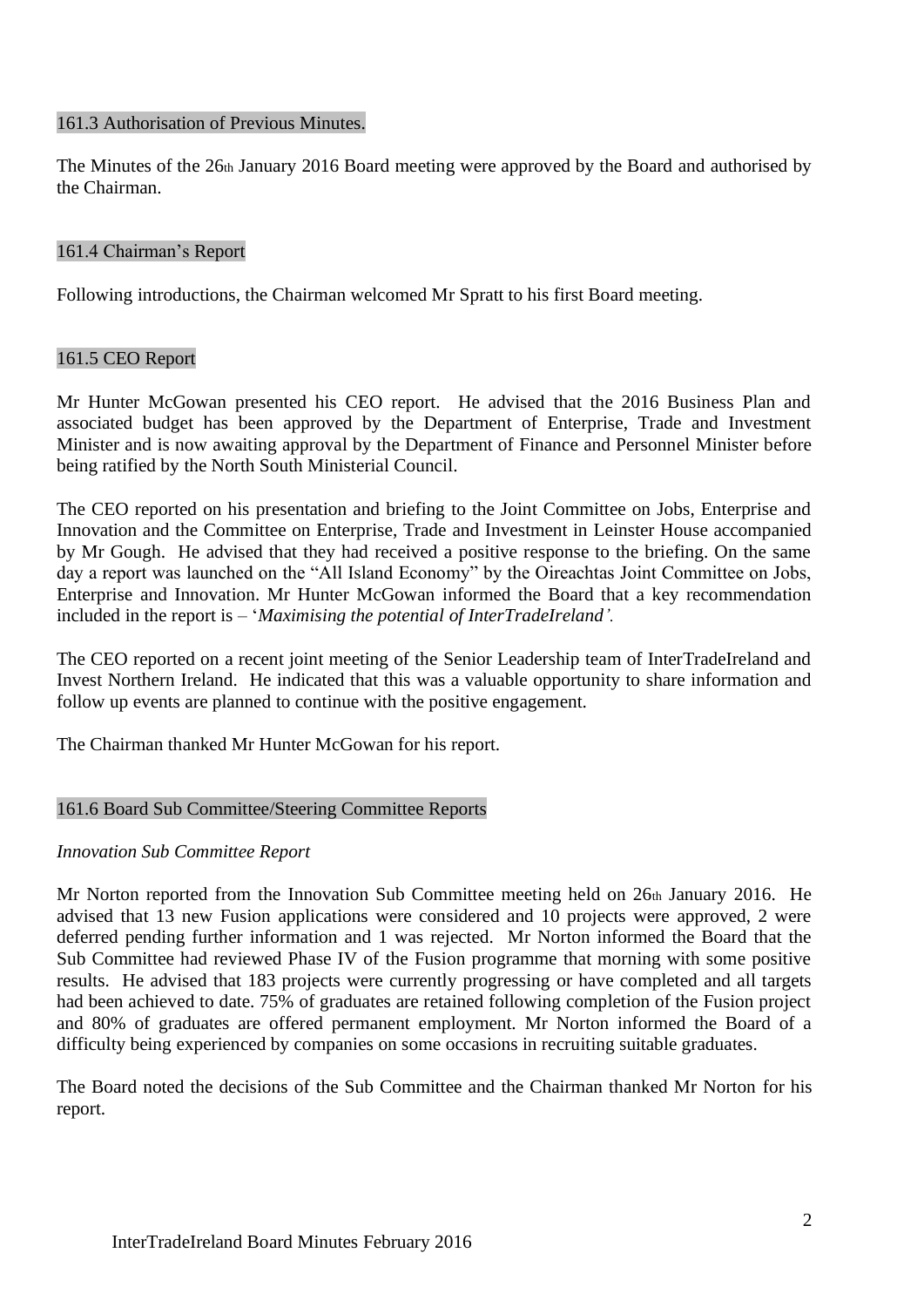## *Trade Sub Committee Report*

Mr Joy reported back from the Trade Sub Committee meeting held on 26th January 2016. The Committee considered 18 Acumen applications and approved 12 projects at the meeting and 1 project was subsequently approved following the submission of additional information. Two projects were rejected and 3 projects were recommended for Elevate support.

The Board discussed the potential for sectoral policies to reduce the number of unsuccessful applications and asked the Executive to put these in place and communicate them to the Managing Agents.

The Chairman thanked Mr Joy for his update.

## *Communications Sub Committee Report*

Ms Delaney reported back from the Communications Sub Committee meeting held that morning.

She advised that the Communications Sub Committee had decided that the role of Chairperson should rotate every two years and that she has taken on that role. She thanked Mr Gallagher for his work as the previous Chairperson.

Ms Delaney informed the Board that Mr Stewart, Communications Manager presented the Communications Strategy for the year ahead. She advised that the team continues to work with a much reduced budget and makes greater use of cross cooperation between programmes and service providers. The Sub Committee endorsed the 2016 plan which includes the following key objectives for the year:

- To maintain and enhance brand awareness and brand understanding of InterTradeIreland and its key SME supports
- To assist the Trade and Innovation teams to build a pipeline of quality enquiries from companies for the range of InterTradeIreland supports
- To optimise the use of website and social media channels to promote client interaction.

Ms Delaney outlined the communications targets for 2016:

- MAVE Value £1m
- Website visitors  $-180,000$  (an increase of 20,000 from 2015)
- Social media followers 18,000
- eZine subscribers  $-14,000$
- eZine open rate  $-33\%$
- Brand awareness 75%
- Brand understanding  $-60\%$

Ms Delaney advised that the Communications Sub Committee will review the targets after six months.

A full calendar of activity was presented at the meeting including a new InterTradeIreland blog and a new direct mail campaign for the trade programmes, targeting specific counties in Ireland where there is low awareness of InterTradeIreland. Mr Lord assured the Board that all direct mail lists will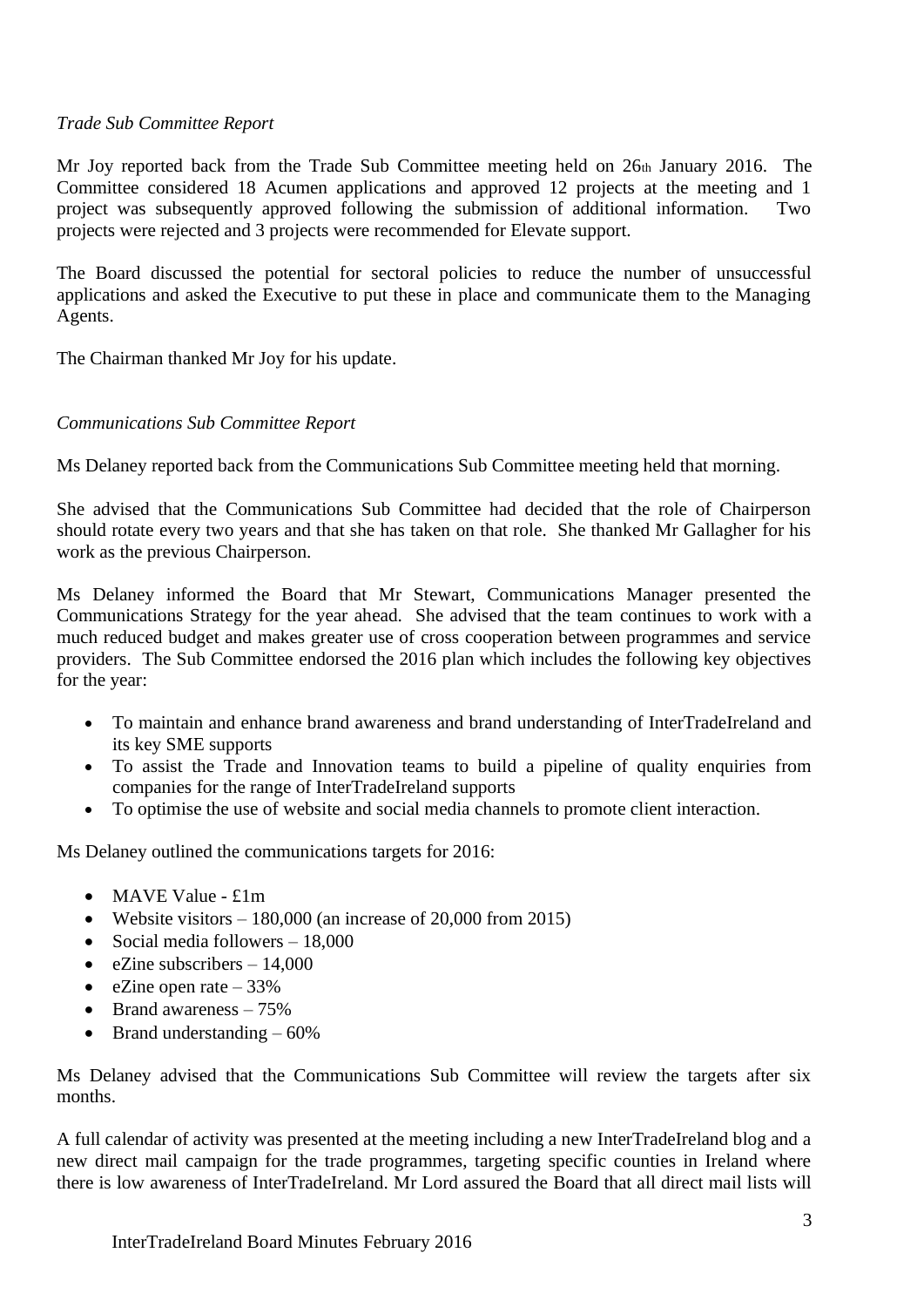be reviewed to ensure that only relevant companies are contacted. Ms Delaney advised that public affairs activity on the island is currently being planned with the PR agencies. Mr Lord advised that this programme of public affairs engagement will be rolled out after the elections.

The Board discussed the potential implications of the UK leaving the European Union for the Body (BREXIT). The Board asked the CEO to prepare a corporate response on BREXIT for consideration by the Board at the next meeting.

The Board were informed of key forthcoming events including the Venture Capital Conference to be held in Belfast in March and two large Meet the Funders events in April in Belfast and Dublin.

The Chairman thanked Ms Delaney for her update.

## 161.7 For Consideration, Discussion, Decision &/or Approval

## *Operations Directorate Progress and Activity Report*

Ms Hearty presented the Operations Directorate Progress and Activity Report. She advised that all programmes are progressing well and staff continue to attend various outreach events to ensure that companies are aware of InterTradeIreland programmes and initiatives. Ms Hearty reported on meetings with the Economic Development teams in the newly formed Councils. She informed the Board of the importance of building relationships with these key stakeholders particularly in light of their enhanced role in the new Northern Ireland Export Plan and indicated that the relationship building process is progressing well.

Ms Hearty informed the Board that to date there are 220 registrations for the annual Venture Capital Conference which takes place on 3rd March in the Ramada Hotel, Belfast. All Board members were invited to attend the event.

Ms Hearty advised that Ministers Harris and Nash launched the first Progress Report of the High Level Group on SME Access to Public Procurement. The Executive provided considerable input to the report and the work of InterTradeIreland in this area was recognised throughout the report. A copy of the report was distributed to all Board members.

The Chairman thanked Ms Hearty for her report.

## *Governance and Financial Matters*

Mr Lord presented the Governance and Financial Matters Report. He updated the Board on audit matters, advising there are no indications of major issues.

The Board considered the implications of future commitments under existing programmes in the context of uncertainty around the level of core funding in future years. They requested that a report be prepared quarterly projecting the proportions of future years budgets accounted for by existing commitments, anticipated future commitments arising from the roll-out of approved Programmes and necessary operating costs.

The Chairman thanked Mr Lord for his update.